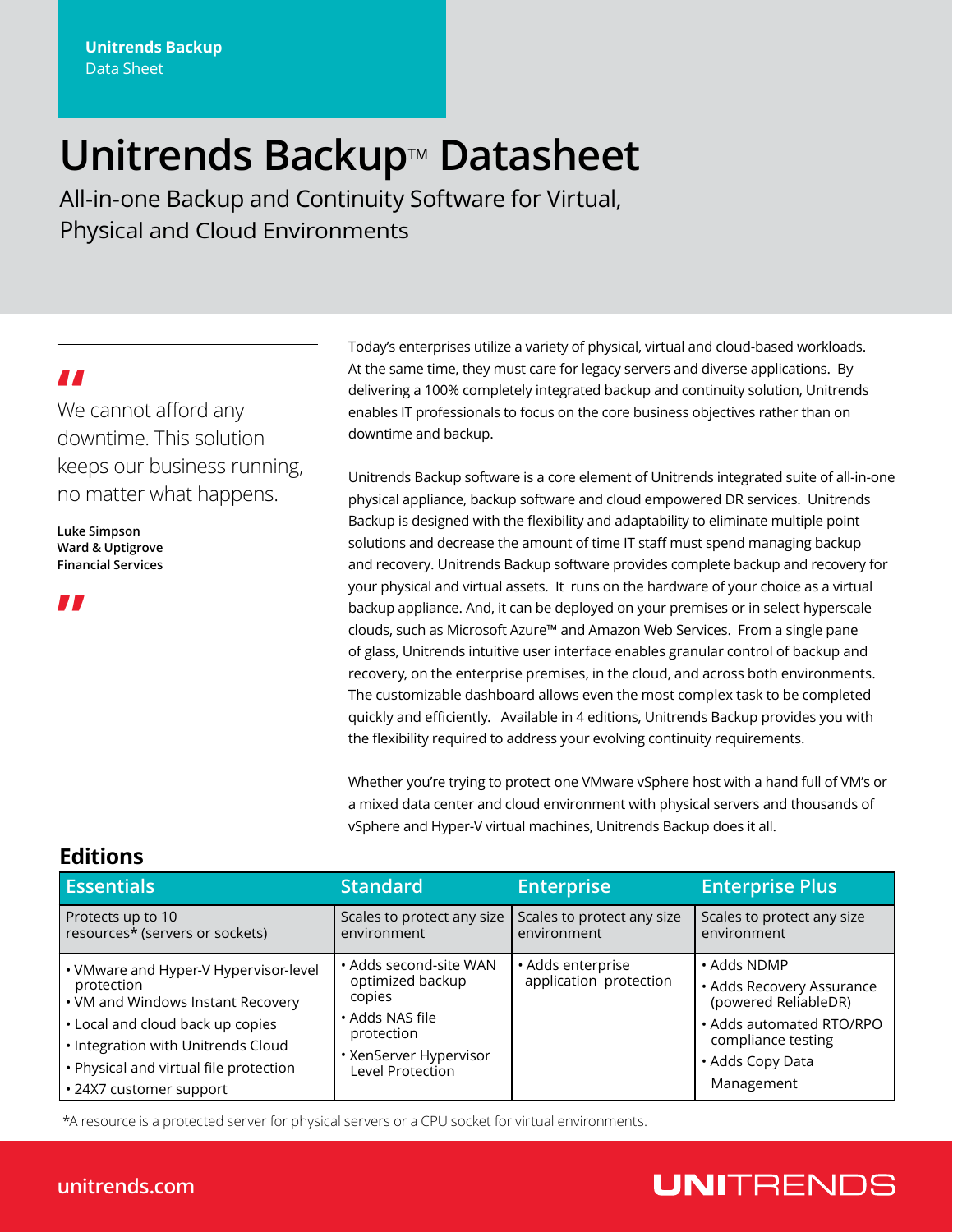**"** When files are mistakenly deleted, I can fix it in about 3 minutes with Unitrends.

**John L. Brown Northeast Missouri Health Council**



### **KEY FEATURES**

- **All-in-one solution** Provides integrated backup, replication, deduplication, archive and instant recovery, eliminating the complexity and expense of multiple solutions.
- **Intuitive user experience** -- Reduces administration time through use of a customizable drag-and-drop management control dashboard. Operations can be completed with 60% fewer clicks than required by competitive alternatives.
- **Heterogeneous protection**  Delivers virtual and physical protection of over 250 versions of operating systems, hypervisors and applications.
- **Flexible virtual protection**  Host and guest level protection for VMware VSphere, Microsoft Hyper-V, and Citrix XenServer.
- **Protects large scale deployments**  Enhanced storage integration with NDMP NAS protection, automated recovery testing, and compliance testing tools.
- **Cloud-Empowered continuity Integrated** with Unitrends Cloud for long term retention and Unitrends Disaster Recovery services (DRaaS) to provide rapid spin-up in the cloud of critical servers in the event of a local outage.
- **3rd Party cloud integration** —Integrate with 3rd party hyperscale clouds for low cost cloud storage or choose to provide protection for cloud workloads and off-site backup copies of on premises backups by running Unitrends Backup in the Microsoft Azure Cloud or Amazon Web Services. Unitrends Backup can even be used to create cloud-based off-site backup copies for your local backups or to protect your workloads running as VMs within that same cloud.
- **Recovery Assurance**  Enterprise Plus includes the industry's only automated recovery solution for Windows Physical, VMware, and Hyper-V virtual environments,

dramatically reducing the cost of disaster recovery testing and increasing confidence in being able to meet your RTO Goals.

- **•** Adaptive inline deduplication Enables an average deduplication ratio of 20:1 or higher without requiring expensive and complex third-party deduplication devices or software.
- **WAN-optimized replication**  Delivers 2nd site WAN optimized backups by combining deduplication, deduplication acceleration, compression, and encryption for secure byte-level data transmission.
- **• Instant Recovery** The only solution that provides Instant Recovery for Windows, VMware vSphere, Microsoft Hyper-V and Unified Bare Metal Recovery.
- **World-class RPO**  Provides near continuous data protection by enabling backups as often as every 60 seconds.
- **Hyper-V Change Block Tracking**  Improves incremental backup windows by up to 50X, allowing for much shorter RPOs for hypervisor level backups.
- **Unitrends Bridge**  Delivers local instant recovery of physical (P2V) or virtual (V2V) workloads in one click.
- **Distributed Enterprise Management**  Distributed Enterprise Management is a feature in Unitrends Backup software that allows administrators to grant role-based management rights of specific backup files. This enables controlled self-service recovery and improved security by allowing owners to manage and control their own backup and continuity data.
- **Automated Ransomware Detection** Unitrends Backup includes artificial intelligence that runs during every backup, analysing the randomness of file changes to identify backups infected by ransomware. Upon detection email and dashboard alerts are immediately sent to administrators and all suspected backups are flagged with an icon.

## **UNITRENDS**

### **unitrends.com**